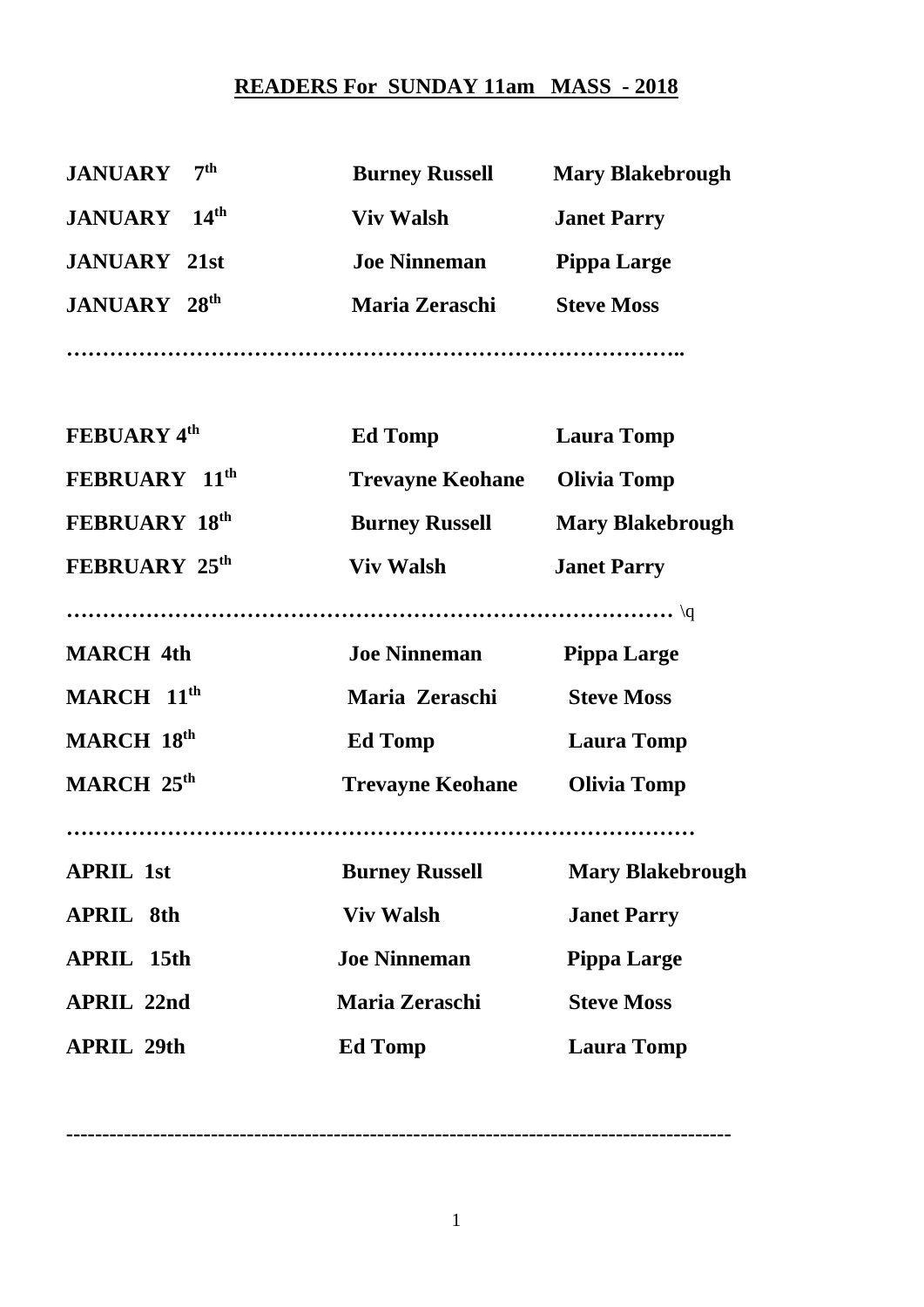| <b>MAY</b> 6th         | <b>Trevayne Keohane</b> | <b>Olivia Tomp</b>      |
|------------------------|-------------------------|-------------------------|
| $MAY$ 13 <sup>th</sup> | <b>Burney Russell</b>   | <b>Mary Blakebrough</b> |
| MAY 20 <sup>th</sup>   | <b>Vive Walsh</b>       | <b>Janet Parry</b>      |
| $MAY$ 27th             | <b>Joe Ninneman</b>     | <b>Pippa Large</b>      |
|                        |                         |                         |
| <b>JUNE 3rd</b>        | <b>Maria Zeraschi</b>   | <b>Steve Moss</b>       |
| JUNE 10 <sup>th</sup>  | <b>Ed Tomp</b>          | <b>Laura Tomp</b>       |
| JUNE 17th              | <b>Trevayne Keohane</b> | <b>Olivia Tomp</b>      |
| JUNE 24th              | <b>Burney Russell</b>   | <b>Mary Blakerough</b>  |
|                        |                         |                         |
| <b>JULY</b> 1st        | <b>Viv Walsh</b>        | <b>Janet Parry</b>      |
| <b>JULY 8th</b>        | <b>Joe Ninneman</b>     | <b>Pippa Large</b>      |
| <b>JULY 15th</b>       | Maria Zeraschi          | <b>Steve Moss</b>       |
| <b>JULY 22nd</b>       | <b>Ed Tomp</b>          | <b>Laura Tomp</b>       |
| <b>JULY 29th</b>       | <b>Trevayne Keohane</b> | <b>Olivia Tomp</b>      |
|                        |                         |                         |
| <b>AUGUST 5th</b>      | <b>Burney Russell</b>   | <b>Mary Blakebrough</b> |
| AUGUST 12th            | <b>Viv Walsh</b>        | <b>Janet Parry</b>      |
| AUGUST 19th            | <b>Joe Ninneman</b>     | <b>Pippa Large</b>      |
| AUGUST 26th            | Maria Zeraschi          | <b>Steve Moss</b>       |
|                        |                         |                         |
| <b>SEPTEMBER 2nd</b>   | <b>Ed Tomp</b>          | <b>Laura Tomp</b>       |
| <b>SEPTEMBER 9th</b>   | <b>Trevayne Keohane</b> | <b>Olivia Tomp</b>      |
| <b>SEPTEMBER 16th</b>  | <b>Burney Russell</b>   | <b>Mary Blakebrough</b> |
| <b>SEPTEMBER 23rd</b>  | <b>Viv Walsh</b>        | <b>Janet Parry</b>      |